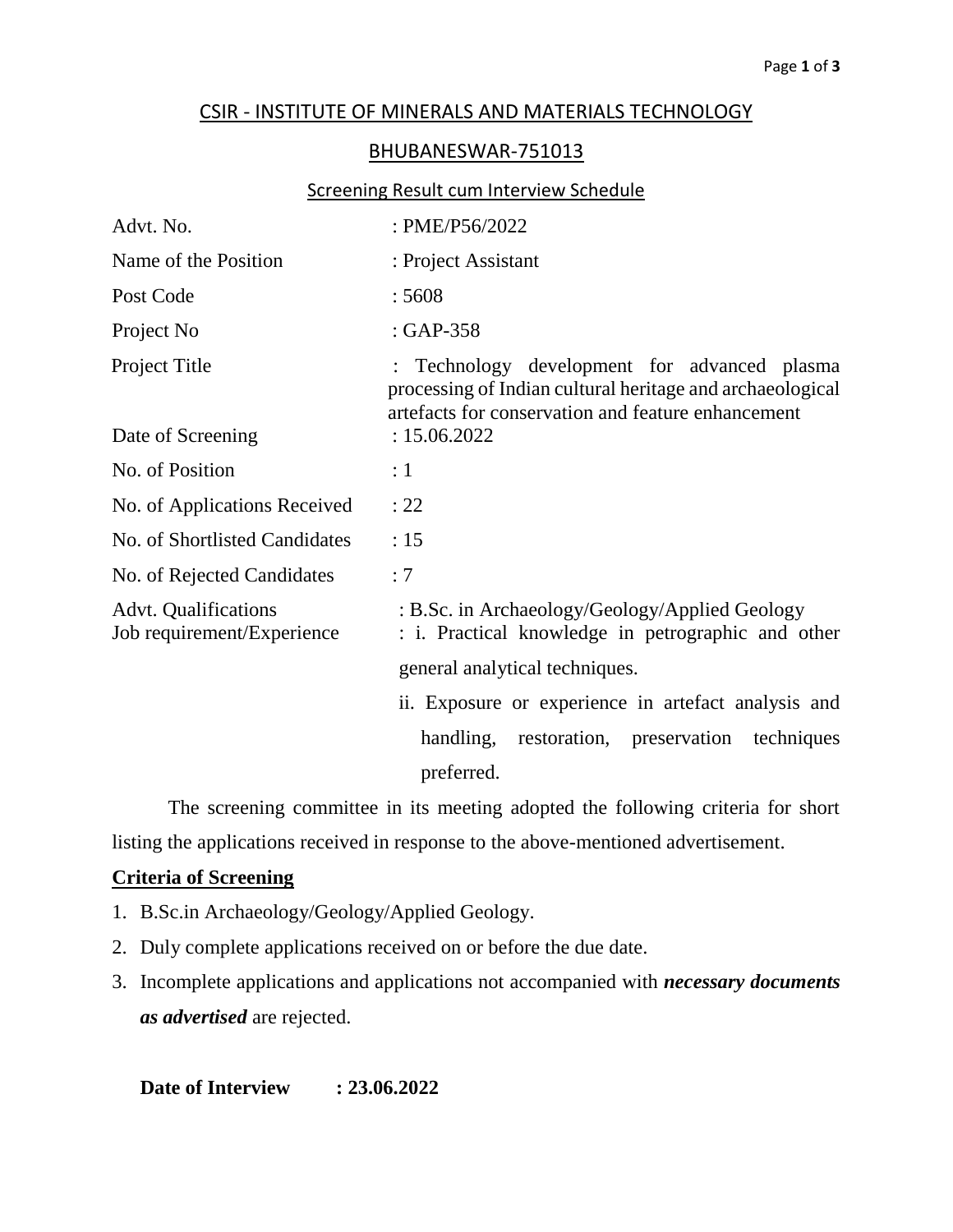| SI.<br>No.     | <b>Application</b><br>No | <b>Name of the Candidate</b><br>(Dr./Mr./Mrs.) | Father's/<br><b>Husband's Name</b> | Recommendatio<br>ns of the<br><b>Screening</b><br><b>Committee</b> |
|----------------|--------------------------|------------------------------------------------|------------------------------------|--------------------------------------------------------------------|
| $\mathbf{1}$   | P56/5608/01              | Sarita Sahoo                                   | Harihar Sahoo                      |                                                                    |
| $\overline{2}$ | P56/5608/02              | Akhandal Sahoo                                 | Maheswar Sahoo                     |                                                                    |
| 3              | P56/5608/04              | Yumnam Rojit Singh                             | Yumnam Rajkumar Singh              |                                                                    |
| 4              | P56/5608/06              | Rojalin Ojha                                   | Rangadhar Ojha                     |                                                                    |
| 5              | P56/5608/07              | Niyati Dash                                    | Nrusingh Ch. Dash                  |                                                                    |
| 6              | P56/5608/08              | Subhasmita Swain                               | Bhagaban Swain                     |                                                                    |
| $\overline{7}$ | P56/5608/09              | Jyotiranjan Tripathy                           | Rabindra Tripathy                  | Eligible for                                                       |
| 8              | P56/5608/10              | Shubhalaxmi Panda                              | Kushamani Panda                    | Interview                                                          |
| 9              | P56/5608/12              | <b>Abhishek Das</b>                            | Priyabrata Das                     |                                                                    |
| 10             | P56/5608/13              | Arijit Sahoo                                   | Bijaya Kumar Sahoo                 |                                                                    |
| 11             | P56/5608/14              | Debaswinee Rath                                | Kumaresh Rath                      |                                                                    |
| 12             | P56/5608/15              | Duttanjali Rout                                | Raj Kishore Rout                   |                                                                    |
| 13             | P56/5608/16              | Indrajit Mallick                               | Gadadhar Mallick                   |                                                                    |
| 14             | P56/5608/18              | Ruchi Ghosh                                    | <b>Tapas Ghosh</b>                 |                                                                    |
| 15             | P56/5608/19              | Kshirabdhi Tanaya Nayak                        | Khiroda Kumar Nayak                |                                                                    |

Details of Candidates recommended by Screening Committee calling for Interview:

All the above candidates are informed that the interview for the above-said position has been scheduled to be held on **23rd June 2022 at 03:00 PM**. All the candidates are advised to download the Microsoft Team (MS Team) application on their PC or Mobile to appear for the online interview through video conferencing. The MS Team link to join the online interview will be provided to the shortlisted candidates on 22<sup>nd</sup> June 2022 by mail.